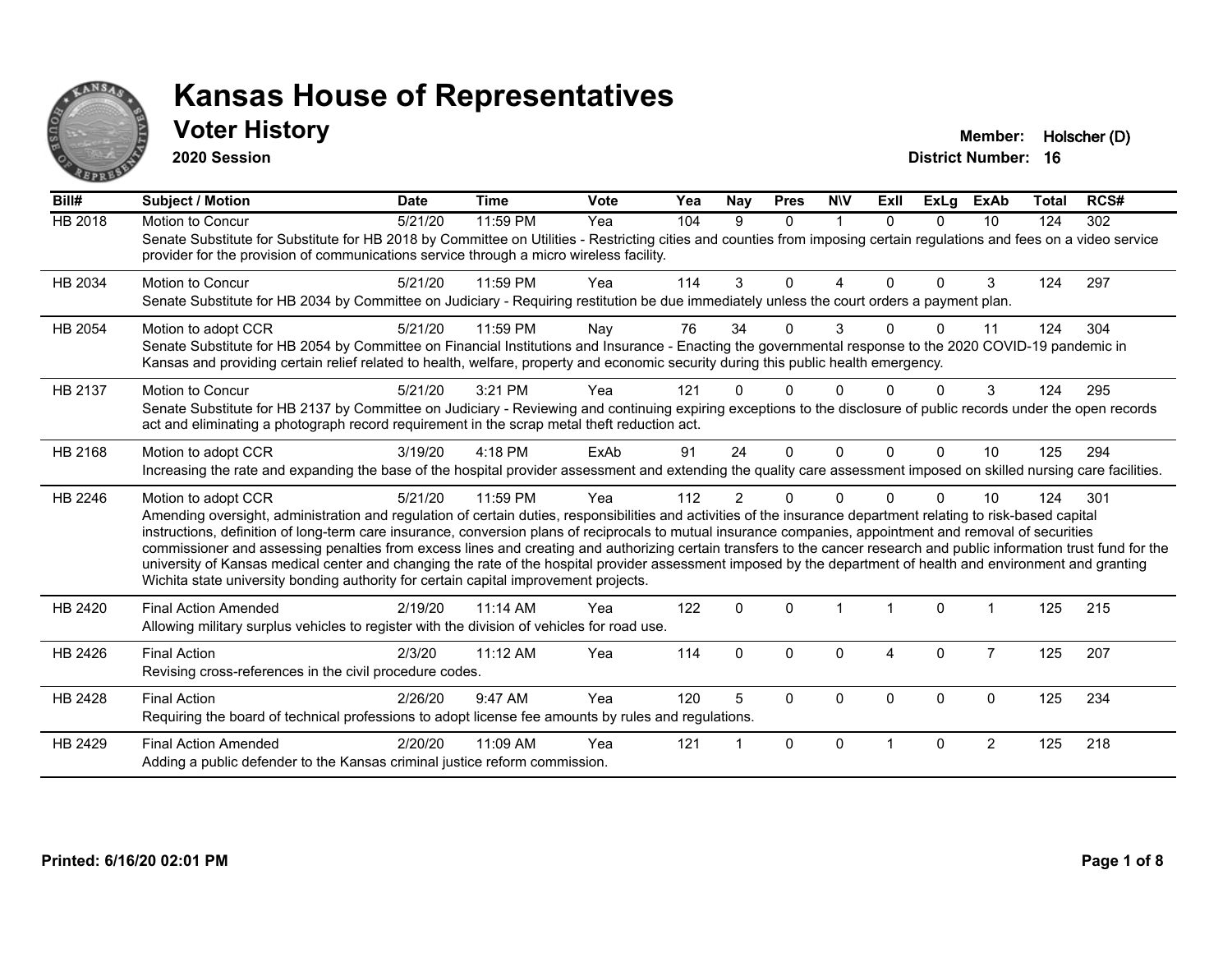

### **Voter History Member: Holscher (D)**

**2020 Session**

| Bill#          | <b>Subject / Motion</b>                                                                                                                                                                                     | <b>Date</b> | <b>Time</b> | <b>Vote</b> | Yea | <b>Nay</b> | <b>Pres</b>  | <b>NIV</b>  | ExII           | ExLa         | <b>ExAb</b>    | <b>Total</b> | RCS# |
|----------------|-------------------------------------------------------------------------------------------------------------------------------------------------------------------------------------------------------------|-------------|-------------|-------------|-----|------------|--------------|-------------|----------------|--------------|----------------|--------------|------|
| HB 2432        | <b>Final Action Amended</b>                                                                                                                                                                                 | 2/20/20     | 11:10 AM    | Yea         | 122 | $\Omega$   | $\mathbf{0}$ | $\Omega$    | 1              | $\Omega$     | $\overline{2}$ | 125          | 219  |
|                | Creating the Kansas pesticide waste disposal program and allowing up to \$50,000 to be transferred annually from the Kansas agricultural remediation fund to a new<br>Kansas pesticide waste disposal fund. |             |             |             |     |            |              |             |                |              |                |              |      |
| HB 2438        | <b>Final Action</b>                                                                                                                                                                                         | 2/26/20     | 9:48 AM     | Yea         | 125 | $\Omega$   | $\mathbf{0}$ | $\Omega$    | $\Omega$       | $\Omega$     | $\Omega$       | 125          | 235  |
|                | Allowing certain exceptions to the confidentiality of state child death review board documents.                                                                                                             |             |             |             |     |            |              |             |                |              |                |              |      |
| <b>HB 2447</b> | <b>Final Action Amended</b>                                                                                                                                                                                 | 2/20/20     | 11:16 AM    | Yea         | 83  | 39         | $\mathbf{0}$ | $\Omega$    | $\overline{1}$ | $\Omega$     | $\overline{2}$ | 125          | 220  |
|                | Changing how two-way electronic audio-visual communication is used in courts.                                                                                                                               |             |             |             |     |            |              |             |                |              |                |              |      |
| HB 2448        | <b>Final Action Amended</b>                                                                                                                                                                                 | 2/19/20     | 11:15 AM    | Yea         | 98  | 25         | $\mathbf 0$  | $\mathbf 0$ | $\mathbf 1$    | 0            | $\mathbf{1}$   | 125          | 216  |
|                | Changing penalties for crimes related to motor vehicles.                                                                                                                                                    |             |             |             |     |            |              |             |                |              |                |              |      |
| HB 2449        | <b>Final Action</b>                                                                                                                                                                                         | 2/20/20     | 11:17 AM    | Yea         | 99  | 23         | $\mathbf{0}$ | $\Omega$    | $\overline{1}$ | $\Omega$     | $\overline{c}$ | 125          | 221  |
|                | Changing the requirements for board of indigents' defense services appointments.                                                                                                                            |             |             |             |     |            |              |             |                |              |                |              |      |
| HB 2451        | <b>Final Action</b>                                                                                                                                                                                         | 2/20/20     | 11:18 AM    | Yea         | 122 | 0          | $\mathbf 0$  | 0           | 1              | $\mathbf{0}$ | $\overline{2}$ | 125          | 222  |
|                | Amending Kansas department of agriculture division of animal health license, permit and registration renewal deadlines.                                                                                     |             |             |             |     |            |              |             |                |              |                |              |      |
| HB 2452        | <b>Final Action</b>                                                                                                                                                                                         | 2/26/20     | 9:49 AM     | Yea         | 125 | 0          | $\Omega$     | $\Omega$    | $\Omega$       | $\Omega$     | $\mathbf 0$    | 125          | 236  |
|                | Creating the Kansas reading readiness act.                                                                                                                                                                  |             |             |             |     |            |              |             |                |              |                |              |      |
| <b>HB 2454</b> | <b>Final Action Amended</b>                                                                                                                                                                                 | 2/19/20     | 11:17 AM    | Yea         | 114 | 9          | $\mathbf{0}$ | $\Omega$    |                | $\Omega$     | $\mathbf{1}$   | 125          | 217  |
|                | Self-storage unit rentals; sales and towing of property for nonpayment of rent or abandonment; contractual value of property.                                                                               |             |             |             |     |            |              |             |                |              |                |              |      |
| HB 2456        | <b>Final Action</b>                                                                                                                                                                                         | 2/26/20     | 9:50 AM     | Yea         | 124 |            | $\Omega$     | $\Omega$    | $\Omega$       | $\Omega$     | $\mathbf 0$    | 125          | 237  |
|                | Clarifying the definition of the term "possession" in the Kansas criminal code.                                                                                                                             |             |             |             |     |            |              |             |                |              |                |              |      |
| HB 2462        | <b>Final Action</b>                                                                                                                                                                                         | 2/26/20     | 9:51 AM     | Yea         | 125 | $\Omega$   | $\mathbf{0}$ | $\Omega$    | $\Omega$       | $\Omega$     | $\mathbf{0}$   | 125          | 238  |
|                | Updating provisions related to the Kansas department of agriculture division of conservation.                                                                                                               |             |             |             |     |            |              |             |                |              |                |              |      |
| HB 2463        | <b>Final Action Amended</b>                                                                                                                                                                                 | 2/26/20     | 9:52 AM     | Yea         | 125 | $\Omega$   | $\Omega$     | $\Omega$    | $\Omega$       | $\Omega$     | $\Omega$       | 125          | 239  |
|                | Amending the Kansas pesticide law's licensure requirements and the Kansas chemigation safety law's permittee requirements.                                                                                  |             |             |             |     |            |              |             |                |              |                |              |      |
| HB 2464        | <b>Final Action Amended</b>                                                                                                                                                                                 | 2/26/20     | 9:53 AM     | Yea         | 121 | 4          | $\Omega$     | $\Omega$    | $\Omega$       | $\Omega$     | $\Omega$       | 125          | 240  |
|                | Updating egg repacking requirements for retailers.                                                                                                                                                          |             |             |             |     |            |              |             |                |              |                |              |      |
| HB 2466        | <b>Final Action</b>                                                                                                                                                                                         | 2/10/20     | 11:10 AM    | Yea         | 118 |            | $\Omega$     |             | $\mathcal{P}$  | U            | 3              | 125          | 212  |
|                | Enacting the Kansas taxpayer protection act; requiring the signature and tax identification number of paid tax return preparers on income tax returns; authorizing                                          |             |             |             |     |            |              |             |                |              |                |              |      |
|                | actions to enjoin paid tax return preparers from engaging in certain conduct.                                                                                                                               |             |             |             |     |            |              |             |                |              |                |              |      |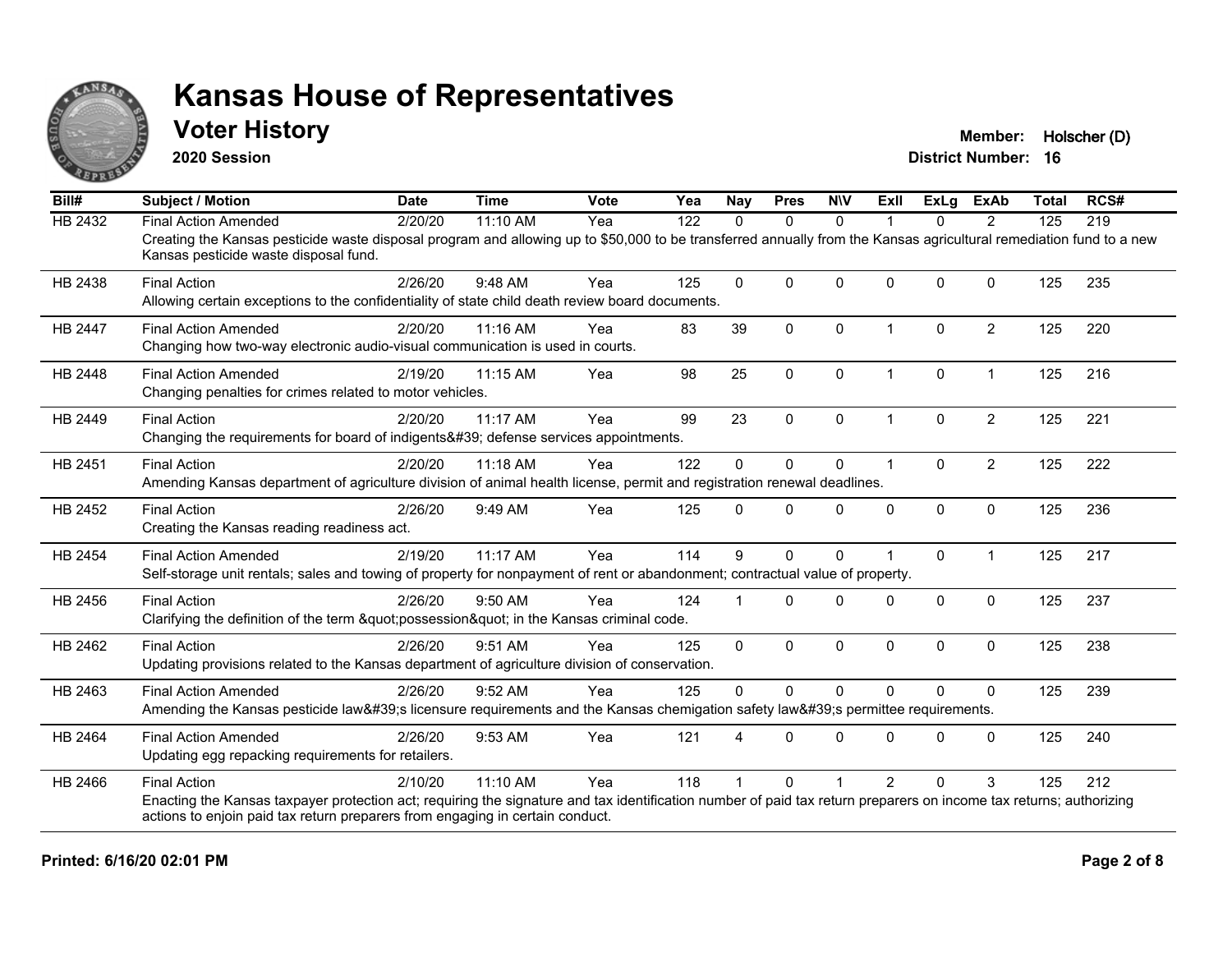

**2020 Session**

**Voter History Member: Holscher (D)** 

| Bill#          | <b>Subject / Motion</b>                                                                                                                                             | <b>Date</b> | <b>Time</b> | Vote | Yea | <b>Nay</b>      | <b>Pres</b>  | <b>NIV</b>  | ExIl     | <b>ExLg</b> | <b>ExAb</b>    | <b>Total</b> | RCS# |
|----------------|---------------------------------------------------------------------------------------------------------------------------------------------------------------------|-------------|-------------|------|-----|-----------------|--------------|-------------|----------|-------------|----------------|--------------|------|
| <b>HB 2467</b> | <b>Final Action Amended</b>                                                                                                                                         | 2/7/20      | 4:10 PM     | Yea  | 105 | $\overline{15}$ | $\Omega$     | 3           | $\Omega$ | 2           | $\mathbf{0}$   | 125          | 211  |
|                | Removing the spousal exception from sexual battery and requiring a domestic violence offender assessment on a first conviction of domestic battery.                 |             |             |      |     |                 |              |             |          |             |                |              |      |
| HB 2469        | <b>Final Action Amended</b>                                                                                                                                         | 2/26/20     | $9:54$ AM   | Yea  | 120 | 5               | $\Omega$     | $\Omega$    | 0        | $\Omega$    | $\Omega$       | 125          | 241  |
|                | Extending terminal medical release to inmates in the custody of the department of corrections with a condition likely to cause death within 120 days.               |             |             |      |     |                 |              |             |          |             |                |              |      |
| HB 2470        | <b>Final Action</b>                                                                                                                                                 | 2/26/20     | 9:55 AM     | Yea  | 125 | $\Omega$        | $\Omega$     | $\Omega$    | $\Omega$ | $\Omega$    | $\Omega$       | 125          | 242  |
|                | Clarifying jurisdiction and supervision of offenders in a certified drug abuse treatment program.                                                                   |             |             |      |     |                 |              |             |          |             |                |              |      |
| HB 2479        | <b>Final Action</b>                                                                                                                                                 | 2/26/20     | 9:56 AM     | Yea  | 125 | $\Omega$        | $\mathbf 0$  | $\mathbf 0$ | $\Omega$ | $\Omega$    | $\mathbf 0$    | 125          | 243  |
|                | Codifying the NAIC corporate governance model regulation into statute.                                                                                              |             |             |      |     |                 |              |             |          |             |                |              |      |
| HB 2480        | <b>Final Action</b>                                                                                                                                                 | 2/26/20     | 9:57 AM     | Yea  | 125 | $\Omega$        | $\Omega$     | $\Omega$    | $\Omega$ | $\Omega$    | $\Omega$       | 125          | 244  |
|                | Updating the definition of long-term care insurance contained in the long-term care insurance act.                                                                  |             |             |      |     |                 |              |             |          |             |                |              |      |
| <b>HB 2487</b> | <b>Emergency Final Action</b>                                                                                                                                       | 2/26/20     | 4:22 PM     | Yea  | 118 | $\overline{7}$  | $\mathbf{0}$ | $\Omega$    | $\Omega$ | $\Omega$    | $\Omega$       | 125          | 262  |
|                | Including emotional disability rather than emotional disturbance in the definitions of "children with disabilities" and "individuals with disabilities. "           |             |             |      |     |                 |              |             |          |             |                |              |      |
| HB 2490        | <b>Final Action</b>                                                                                                                                                 | 3/12/20     | 11:21 AM    | Yea  | 118 | $\overline{2}$  | $\Omega$     | $\Omega$    |          | $\Omega$    | 4              | 125          | 276  |
|                | Kansas corporation NOL carryforward extension.                                                                                                                      |             |             |      |     |                 |              |             |          |             |                |              |      |
| HB 2495        | <b>Final Action</b>                                                                                                                                                 | 2/26/20     | 9:58 AM     | Yea  | 125 | $\mathbf{0}$    | $\Omega$     | $\Omega$    | $\Omega$ | $\Omega$    | $\Omega$       | 125          | 245  |
|                | Authorizing the crime victims compensation board to waive application time restrictions for a victim of a sexually violent crime to receive compensation for mental |             |             |      |     |                 |              |             |          |             |                |              |      |
|                | health counseling.                                                                                                                                                  |             |             |      |     |                 |              |             |          |             |                |              |      |
| HB 2496        | <b>Final Action</b>                                                                                                                                                 | 2/26/20     | 9:59 AM     | Yea  | 125 | $\Omega$        | $\Omega$     | $\Omega$    | $\Omega$ | $\Omega$    | $\mathbf 0$    | 125          | 246  |
|                | Authorizing court services officers and community corrections officers to provide a certification of identification to offenders.                                   |             |             |      |     |                 |              |             |          |             |                |              |      |
| HB 2500        | <b>Emergency Final Action Amended</b>                                                                                                                               | 2/20/20     | 11:48 AM    | Yea  | 122 | U               | $\Omega$     | $\Omega$    |          | 0           | 2              | 125          | 226  |
|                | Amending the Kansas power of attorney act regarding the form of a power of attorney and the duties of third parties relying and acting on a power of attorney.      |             |             |      |     |                 |              |             |          |             |                |              |      |
| HB 2501        | <b>Final Action Amended</b>                                                                                                                                         | 2/20/20     | 11:19 AM    | Yea  | 119 | 3               | $\Omega$     | $\Omega$    |          | $\Omega$    | $\overline{2}$ | 125          | 223  |
|                | Allowing salvage vehicle pools to apply for ownership documents for vehicles that are disclaimed by insurance companies.                                            |             |             |      |     |                 |              |             |          |             |                |              |      |
| HB 2503        | <b>Final Action Amended</b>                                                                                                                                         | 2/26/20     | 10:00 AM    | Yea  | 125 | $\Omega$        | $\Omega$     | $\mathbf 0$ | $\Omega$ | $\Omega$    | $\Omega$       | 125          | 247  |
|                | Authorizing the transfer of \$268,412,000 from the state general fund to the KPERS fund during fiscal year 2020 and eliminating certain level-dollar employer       |             |             |      |     |                 |              |             |          |             |                |              |      |
|                | contribution payments.                                                                                                                                              |             |             |      |     |                 |              |             |          |             |                |              |      |
| <b>HB 2506</b> | <b>EFA Sub Bill Amended</b>                                                                                                                                         | 2/26/20     | 4:26 PM     | Yea  | 123 | $\mathcal{P}$   | $\Omega$     | $\Omega$    | $\Omega$ | 0           | $\Omega$       | 125          | 265  |
|                | Expanding the military spouse and servicemember's expedited licensure law to certain other license, certificate or registration applicants.                         |             |             |      |     |                 |              |             |          |             |                |              |      |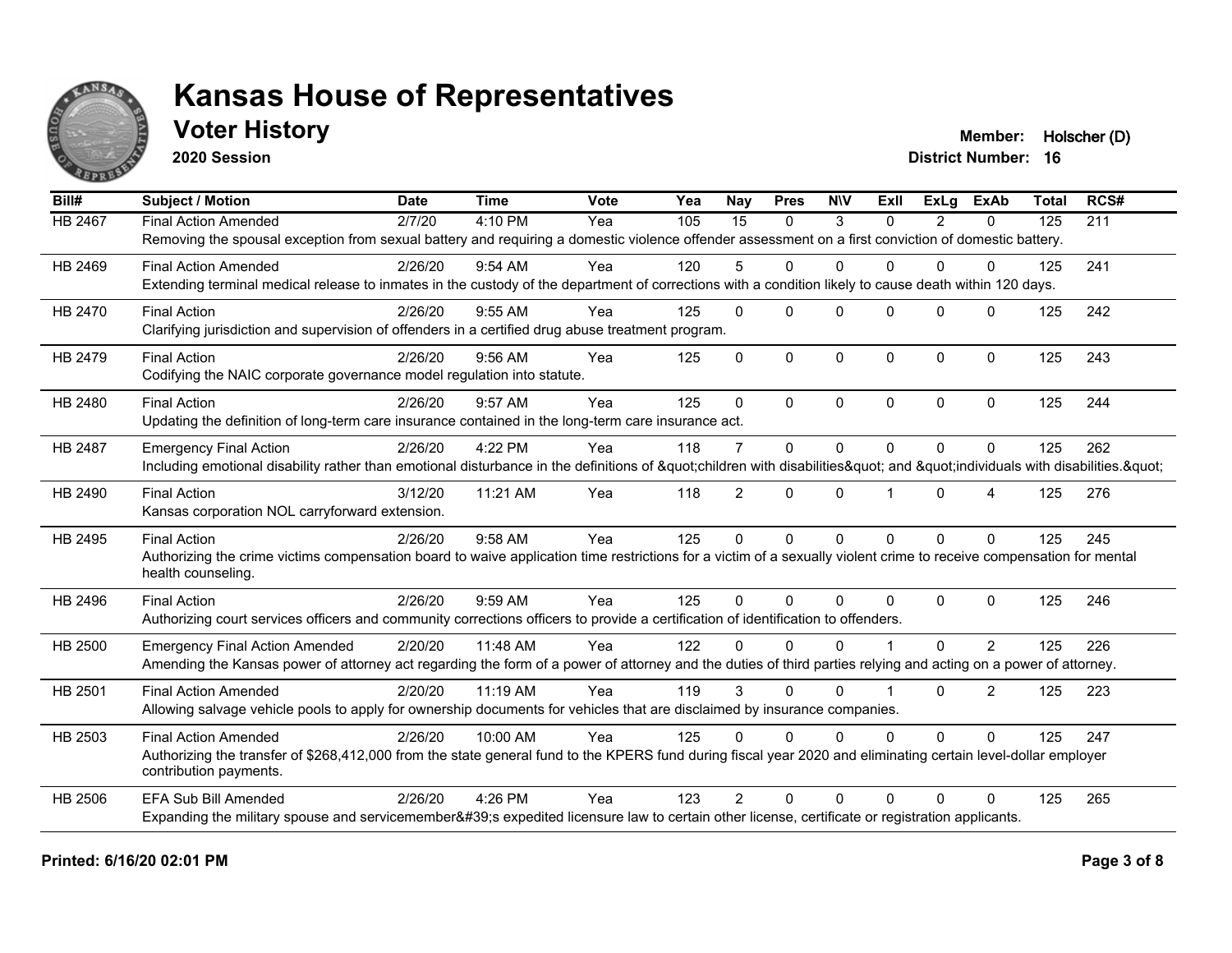

**2020 Session**

**Voter History Member: Holscher (D)** 

| Bill#          | <b>Subject / Motion</b>                                                                                                                                                                                                                                                                                                                                                                                                                                                                                                                             | <b>Date</b> | <b>Time</b> | <b>Vote</b> | Yea             | Nay             | <b>Pres</b>             | <b>NIV</b>   | ExII         | <b>ExLg</b>  | <b>ExAb</b>    | <b>Total</b>     | RCS# |
|----------------|-----------------------------------------------------------------------------------------------------------------------------------------------------------------------------------------------------------------------------------------------------------------------------------------------------------------------------------------------------------------------------------------------------------------------------------------------------------------------------------------------------------------------------------------------------|-------------|-------------|-------------|-----------------|-----------------|-------------------------|--------------|--------------|--------------|----------------|------------------|------|
| <b>HB 2507</b> | <b>Final Action Amended</b><br>Liability protection for businesses that participate in high school work-based learning programs.                                                                                                                                                                                                                                                                                                                                                                                                                    | 2/26/20     | 10:01 AM    | Yea         | $\overline{97}$ | $\overline{27}$ | $\overline{\mathbf{1}}$ | $\mathbf{0}$ | $\Omega$     | $\Omega$     | $\mathbf{0}$   | $\overline{125}$ | 248  |
| HB 2509        | <b>Emergency Final Action</b><br>Vacating certain blocks in the original town plat set aside for a college and a park of the city of Americus and vesting fee simple title in the city.                                                                                                                                                                                                                                                                                                                                                             | 2/26/20     | 4:22 PM     | Yea         | 122             | 3               | 0                       | 0            | U            | 0            | 0              | 125              | 263  |
| HB 2510        | <b>Emergency Final Action</b><br>Special districts may be dissolved and responsibilities assumed by a city.                                                                                                                                                                                                                                                                                                                                                                                                                                         | 2/26/20     | 4:29 PM     | Yea         | 122             | 3               | $\Omega$                | $\mathbf{0}$ | $\Omega$     | $\mathbf{0}$ | $\mathbf 0$    | 125              | 267  |
| HB 2510        | Motion to adopt CCR<br>Creating the Kansas promise scholarship act; requiring a Kansas foster care children annual academic report card; authorizing the state board of regents on behalf of<br>Kansas state university to sell certain real property in Saline county; providing payment or waiver of tuition for certain dually or concurrently enrolled students;<br>authorizing the practice of the healing arts by healing arts school clinics; providing ACT college entrance exams and workkeys assessments to nonpublic school<br>students. | 5/21/20     | 11:59 PM    | Yea         | 110             | 3               | 0                       |              | U            | $\Omega$     | 10             | 124              | 300  |
| HB 2515        | <b>Emergency Final Action Amended</b><br>Creating the Kansas promise scholarship program.                                                                                                                                                                                                                                                                                                                                                                                                                                                           | 2/20/20     | 11:47 AM    | Yea         | 116             | 6               | $\Omega$                | $\mathbf{0}$ |              | $\Omega$     | $\overline{2}$ | 125              | 225  |
| HB 2516        | <b>Final Action Amended</b><br>Enacting the first-time home buyer savings account act.                                                                                                                                                                                                                                                                                                                                                                                                                                                              | 2/26/20     | 10:03 AM    | Yea         | 123             | $\overline{2}$  | $\Omega$                | 0            | $\Omega$     | $\mathbf{0}$ | $\mathbf{0}$   | 125              | 249  |
| HB 2518        | <b>Final Action</b><br>Counting any crime with a domestic violence designation as a prior conviction under domestic battery.                                                                                                                                                                                                                                                                                                                                                                                                                        | 2/26/20     | 10:04 AM    | Yea         | 125             | $\Omega$        | $\mathbf 0$             | 0            | $\mathbf{0}$ | $\mathbf 0$  | $\mathbf 0$    | 125              | 250  |
| HB 2521        | <b>Emergency Final Action Amended</b><br>Enacting the revised uniform athlete agents act.                                                                                                                                                                                                                                                                                                                                                                                                                                                           | 2/20/20     | 11:49 AM    | Yea         | 122             | 0               | $\mathbf{0}$            | $\Omega$     |              | $\Omega$     | $\overline{2}$ | 125              | 227  |
| <b>HB 2524</b> | <b>Final Action</b><br>Updating motor carrier laws and regulation of motor carriers by the state corporation commission.                                                                                                                                                                                                                                                                                                                                                                                                                            | 2/17/20     | 11:24 AM    | Yea         | 118             | $\Omega$        | $\Omega$                | $\Omega$     | 3            | $\mathbf{0}$ | 4              | 125              | 213  |
| HB 2528        | <b>Final Action</b><br>Providing for all vehicles more than 35 years old to qualify as an antique vehicle.                                                                                                                                                                                                                                                                                                                                                                                                                                          | 2/26/20     | 10:05 AM    | Yea         | 124             |                 | $\Omega$                | $\Omega$     | $\Omega$     | $\mathbf{0}$ | $\mathbf{0}$   | 125              | 251  |
| HB 2540        | <b>Emergency Final Action Amended</b><br>Requiring moneys attributable to at-risk student weighting be expended for approved at-risk educational programs.                                                                                                                                                                                                                                                                                                                                                                                          | 2/26/20     | 4:37 PM     | Nay         | 111             | 14              | $\Omega$                | $\mathbf{0}$ | $\Omega$     | $\mathbf{0}$ | $\Omega$       | 125              | 274  |
| HB 2546        | <b>Final Action</b><br>Creating the crime of sexual extortion and adding the crime to the Kansas offender registration act.                                                                                                                                                                                                                                                                                                                                                                                                                         | 2/26/20     | 10:06 AM    | Yea         | 125             | n               | 0                       | 0            | $\Omega$     | $\Omega$     | $\mathbf 0$    | 125              | 252  |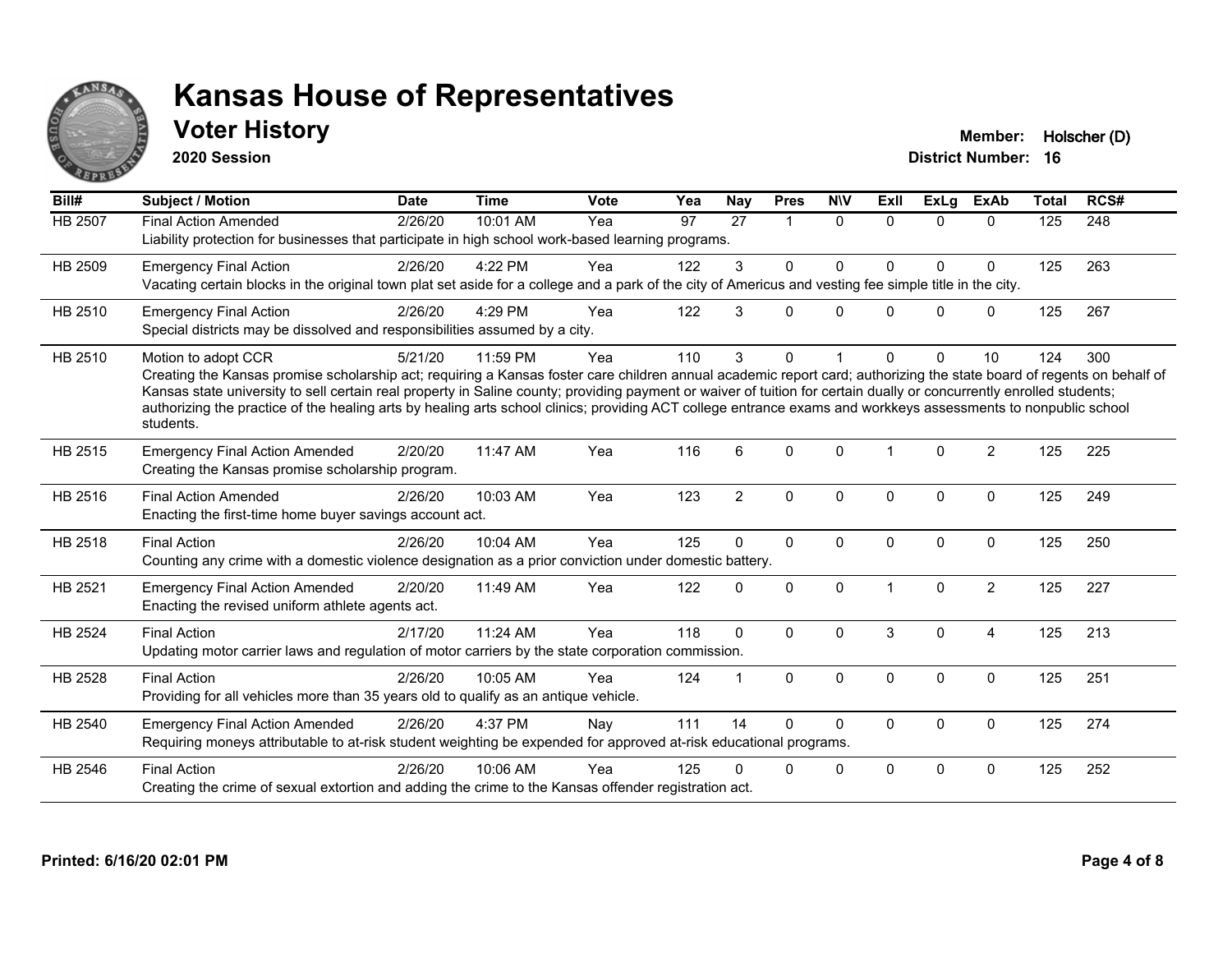

**2020 Session**

**Voter History Member: Holscher (D)** 

| Bill#   | <b>Subject / Motion</b>                                                                                                                                                                                                                                                                                  | <b>Date</b> | <b>Time</b> | <b>Vote</b> | Yea | Nay            | <b>Pres</b>             | <b>NIV</b>  | ExII           | <b>ExLg</b>  | <b>ExAb</b>    | <b>Total</b> | RCS# |
|---------|----------------------------------------------------------------------------------------------------------------------------------------------------------------------------------------------------------------------------------------------------------------------------------------------------------|-------------|-------------|-------------|-----|----------------|-------------------------|-------------|----------------|--------------|----------------|--------------|------|
| HB 2547 | <b>Final Action Amended</b><br>Making changes to suspended drivers' license requirements.                                                                                                                                                                                                                | 2/26/20     | 10:07 AM    | Yea         | 125 | $\mathbf{0}$   | $\mathbf{0}$            | 0           | $\Omega$       | $\Omega$     | $\mathbf{0}$   | 125          | 253  |
| HB 2548 | <b>Final Action Amended</b><br>Claims against the state submitted by the Joint Committee on Special Claims Against the State.                                                                                                                                                                            | 3/13/20     | 8:19 AM     | ExAb        | 115 | $\mathbf{1}$   | $\Omega$                | $\mathbf 0$ | $\overline{2}$ | $\Omega$     | $\overline{7}$ | 125          | 282  |
| HB 2554 | <b>Final Action</b><br>Enacting the uniform fiduciary income and principal act (UFIPA).                                                                                                                                                                                                                  | 2/26/20     | 10:08 AM    | Yea         | 125 | $\mathbf 0$    | $\Omega$                | $\mathbf 0$ | $\Omega$       | $\mathbf{0}$ | $\Omega$       | 125          | 254  |
| HB 2571 | <b>Final Action Amended</b><br>Club and drinking establishment liquor license eligibility; spouse is a law enforcement officer in another county.                                                                                                                                                        | 3/12/20     | 11:22 AM    | Yea         | 108 | 12             | $\Omega$                | $\Omega$    |                | $\Omega$     | 4              | 125          | 277  |
| HB 2575 | <b>Emergency Final Action Amended</b><br>Amending the Kansas drycleaner environmental response act to change the required deductible rate, environmental surcharge rate and penalty fine amount.                                                                                                         | 2/26/20     | 4:31 PM     | Yea         | 95  | 29             |                         | $\mathbf 0$ | $\Omega$       | $\Omega$     | $\Omega$       | 125          | 269  |
| HB 2583 | <b>Emergency Final Action</b><br>Clarify the vacation of territory from city boundaries or release of easements.                                                                                                                                                                                         | 2/26/20     | 4:35 PM     | Yea         | 124 |                | $\Omega$                | 0           | $\Omega$       | $\Omega$     | $\Omega$       | 125          | 273  |
| HB 2585 | <b>Emergency Final Action Amended</b><br>Amending the Kansas drycleaner environmental response act to change the required deductible rate, environmental surcharge rate and penalty fine amount.                                                                                                         | 2/26/20     | 4:27 PM     | Yea         | 123 | $\overline{2}$ | $\Omega$                | $\Omega$    | $\Omega$       | $\Omega$     | $\Omega$       | 125          | 266  |
| HB 2585 | Motion to Concur<br>Senate Substitute for HB 2585 by Committee on Utilities - Exempting certain public utilities from Kansas income taxation and allowing the state corporation<br>commission to approve certain contract and reduced electric rates and associated cost recovery from all rate classes. | 5/21/20     | 3:59 PM     | Nay         | 75  | 45             |                         | 0           |                | $\Omega$     | 3              | 124          | 296  |
| HB 2587 | <b>Final Action</b><br>Allowing venue for an agency adoption to be where a state agency or their subcontracting agencies have offices when the state is the agency.                                                                                                                                      | 2/26/20     | 10:09 AM    | Yea         | 124 |                | $\Omega$                | $\Omega$    | U              | $\Omega$     | $\Omega$       | 125          | 255  |
| HB 2595 | <b>Final Action Amended</b><br>Eliminating the 30-day delay before offering state surplus property for sale to the general public.                                                                                                                                                                       | 2/20/20     | 11:20 AM    | Yea         | 118 | 3              | $\overline{\mathbf{1}}$ | $\Omega$    |                | $\Omega$     | $\overline{2}$ | 125          | 224  |
| HB 2596 | <b>Final Action Amended</b><br>Allowing an alcoholic liquor manufacturer to obtain a drinking establishment license under certain conditions.                                                                                                                                                            | 3/12/20     | 11:23 AM    | Yea         | 113 |                | $\Omega$                | $\Omega$    |                | $\Omega$     | 4              | 125          | 278  |
| HB 2618 | <b>Emergency Final Action Amended</b><br>Establishing a state broadband grant program under the department of commerce to encourage the deployment of broadband in the state.                                                                                                                            | 2/26/20     | 4:33 PM     | Yea         | 120 | 5              | $\Omega$                | $\Omega$    | $\Omega$       | $\Omega$     | $\Omega$       | 125          | 271  |
| HB 2619 | <b>Final Action</b><br>Adjusting the frequency of the KPERS actuarial experience study.                                                                                                                                                                                                                  | 2/26/20     | $10:10$ AM  | Yea         | 118 |                | $\Omega$                | $\Omega$    | ∩              | $\Omega$     | $\Omega$       | 125          | 256  |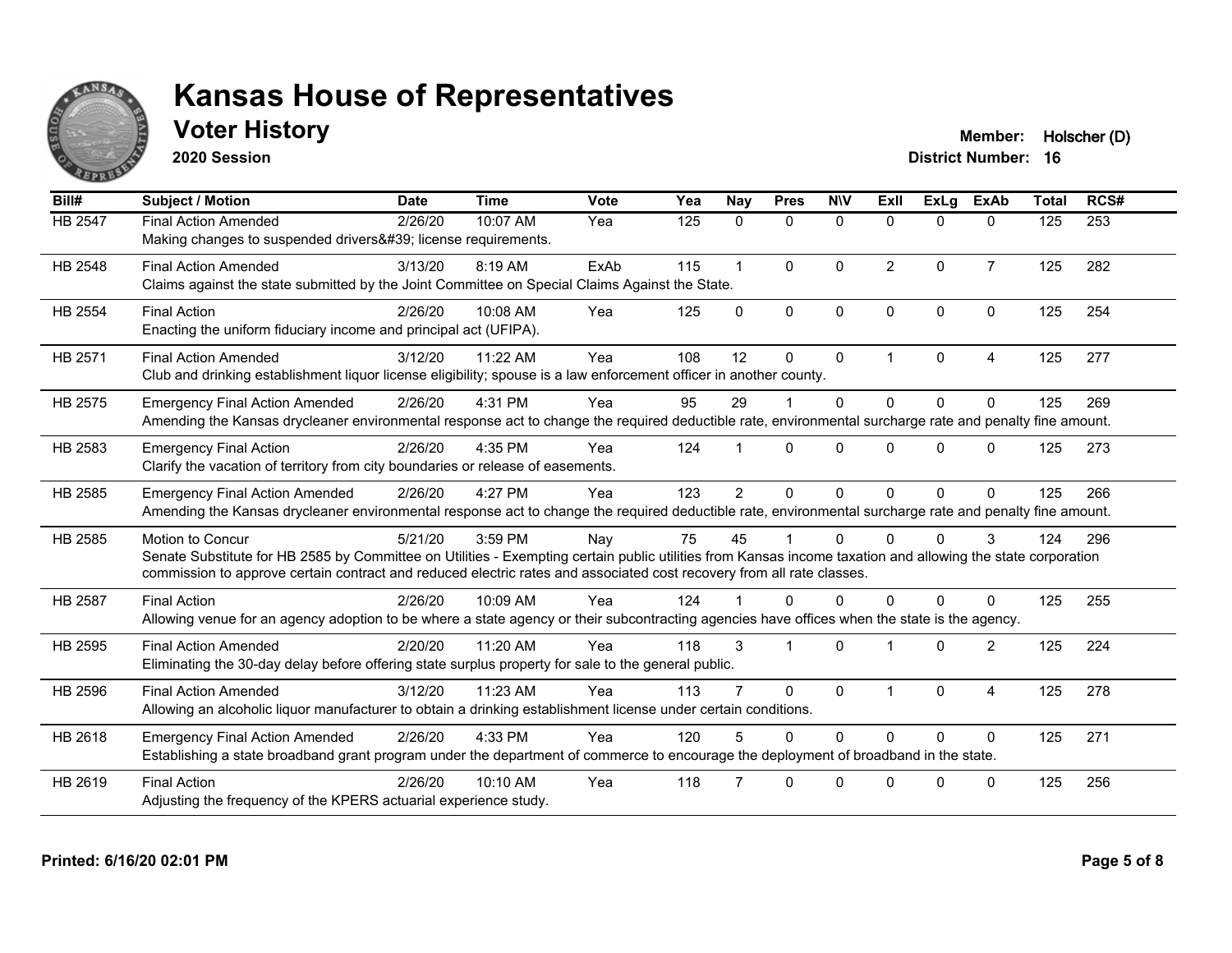

### **Voter History Member: Holscher (D)**

**2020 Session**

| Bill#           | <b>Subject / Motion</b>                                                                                                                                                                                                                                                                                                                                                                                                                                                                                                                                                                                                                                                                                                                                                                                                                                                                                                                                                                                       | <b>Date</b> | <b>Time</b> | <b>Vote</b> | Yea | <b>Nay</b>   | <b>Pres</b>    | <b>NIV</b>   | ExII           | <b>ExLg</b> | <b>ExAb</b>    | Total | RCS# |
|-----------------|---------------------------------------------------------------------------------------------------------------------------------------------------------------------------------------------------------------------------------------------------------------------------------------------------------------------------------------------------------------------------------------------------------------------------------------------------------------------------------------------------------------------------------------------------------------------------------------------------------------------------------------------------------------------------------------------------------------------------------------------------------------------------------------------------------------------------------------------------------------------------------------------------------------------------------------------------------------------------------------------------------------|-------------|-------------|-------------|-----|--------------|----------------|--------------|----------------|-------------|----------------|-------|------|
| HB 2619         | Motion to Concur<br>Senate Substitute for HB 2619 by Committee on Financial Institutions and Insurance - Enacting the Kansas economic recovery loan deposit program, updating field of<br>membership requirements of credit unions and allowing privilege tax deductions on agricultural real estate loans and single family residence loans.                                                                                                                                                                                                                                                                                                                                                                                                                                                                                                                                                                                                                                                                 | 5/21/20     | 11:59 PM    | Yea         | 114 | 3            | $\Omega$       | $\Omega$     | $\Omega$       | $\Omega$    | $\overline{7}$ | 124   | 298  |
| HB 2646         | <b>Final Action</b><br>Allowing the attorney general to coordinate training for law enforcement agencies on missing and murdered indigenous people.                                                                                                                                                                                                                                                                                                                                                                                                                                                                                                                                                                                                                                                                                                                                                                                                                                                           | 2/26/20     | 10:11 AM    | Yea         | 125 | 0            | 0              | <sup>0</sup> |                | U           | 0              | 125   | 257  |
| HB 2689         | <b>Final Action Amended</b><br>Amending the angel investor tax credit with respect to the definition of qualified securities, tax credit limitations and amounts, investor requirements and extending the<br>date that credits may be allowed.                                                                                                                                                                                                                                                                                                                                                                                                                                                                                                                                                                                                                                                                                                                                                                | 3/13/20     | 8:23 AM     | ExAb        | 103 | 12           |                | $\Omega$     |                | $\Omega$    | $\overline{7}$ | 125   | 283  |
| HB 2695         | <b>Emergency Final Action</b><br>Allowing special agents from the department of corrections to attend the Kansas law enforcement training center.                                                                                                                                                                                                                                                                                                                                                                                                                                                                                                                                                                                                                                                                                                                                                                                                                                                             | 2/26/20     | 4:34 PM     | Yea         | 125 | 0            | $\Omega$       | $\Omega$     | $\Omega$       | $\Omega$    | 0              | 125   | 272  |
| HB 2699         | <b>Final Action</b><br>Requiring court services officers to assist with child in need of care cases when directed by a judge.                                                                                                                                                                                                                                                                                                                                                                                                                                                                                                                                                                                                                                                                                                                                                                                                                                                                                 | 2/26/20     | 10:13 AM    | Yea         | 105 | 20           | $\Omega$       | $\Omega$     | $\Omega$       | $\Omega$    | $\Omega$       | 125   | 258  |
| HB 2702         | <b>Emergency Final Action</b><br>Decoupling the KIT and KIR workforce training programs from the high performance incentive fund program and enhancing the workforce training tax credit.                                                                                                                                                                                                                                                                                                                                                                                                                                                                                                                                                                                                                                                                                                                                                                                                                     | 2/26/20     | 4:32 PM     | Yea         | 125 | $\Omega$     | $\overline{0}$ | $\mathbf{0}$ | $\Omega$       | $\Omega$    | $\Omega$       | 125   | 270  |
| HB 2702         | Motion to adopt CCR<br>Enacting the Kansas taxpayer protection act; establishing notice and public hearing requirements prior to approval by a governing body to exceed its revenue neutral<br>rate for the imposition of property tax and discontinuing the city and county tax lid; providing a waiver of interest and fees on certain delinquent property taxes for a<br>period of time and delaying preparation of delinquent real estate tax list and notice; prohibiting valuation increase for real property solely as the result of normal repair,<br>replacement or maintenance of existing structure; providing for county treasurers to establish a payment plan for the payment of delinquent or nondelinquent taxes;<br>requiring the state board of tax appeals to serve orders and notices by electronic means if requested by the party; prohibiting county appraisers and the state board of<br>tax appeals from increasing the valuation of county appraised property in valuation appeals. | 5/21/20     | 11:59 PM    | Nay         | 89  | 28           | 0              | $\Omega$     | U              | $\Omega$    | 7              | 124   | 299  |
| <b>HB 2708</b>  | <b>Emergency Final Action</b><br>Creating a drug abuse treatment program for people on diversion and allowing county attorneys to enter into agreements with court services and community<br>corrections for supervision.                                                                                                                                                                                                                                                                                                                                                                                                                                                                                                                                                                                                                                                                                                                                                                                     | 2/26/20     | 4:23 PM     | Yea         | 125 | 0            | 0              | $\Omega$     | $\Omega$       | $\Omega$    | $\Omega$       | 125   | 264  |
| HB 2713         | <b>Emergency Final Action Amended</b><br>Enacting the revised uniform law on notarial acts.                                                                                                                                                                                                                                                                                                                                                                                                                                                                                                                                                                                                                                                                                                                                                                                                                                                                                                                   | 2/26/20     | 4:30 PM     | Yea         | 122 | $\mathbf{3}$ | 0              | $\mathbf 0$  | $\mathbf 0$    | $\mathbf 0$ | 0              | 125   | 268  |
| <b>HCR 5025</b> | <b>EFA Amend and Debate</b><br>Ratifying and providing the continuation of the March 12, 2020, state of disaster emergency declaration for the state of Kansas.                                                                                                                                                                                                                                                                                                                                                                                                                                                                                                                                                                                                                                                                                                                                                                                                                                               | 3/13/20     | 11:21 AM    | ExAb        | 116 | 0            | 0              | n            | $\overline{2}$ | 0           | $\overline{7}$ | 125   | 284  |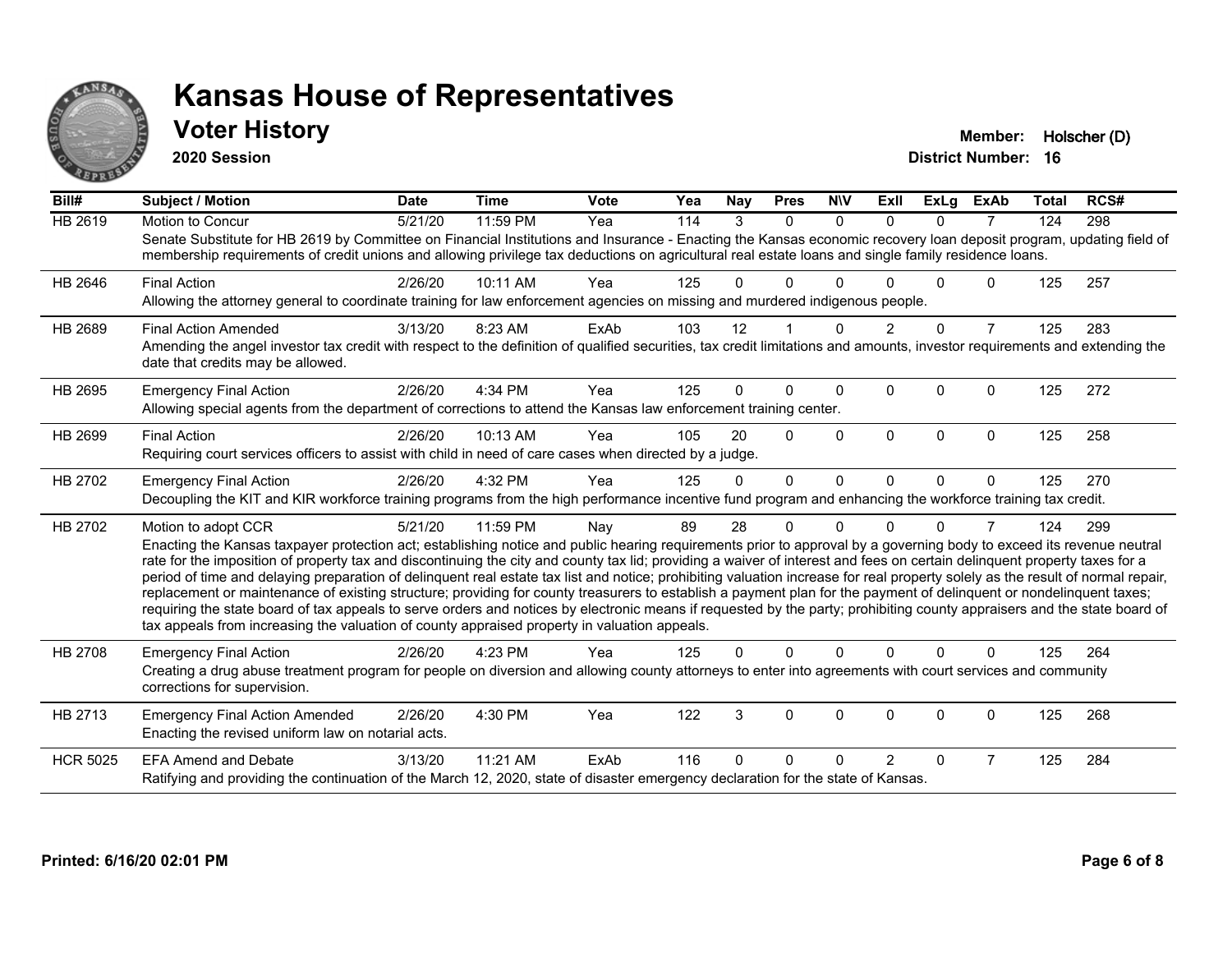

### **Voter History Member: Holscher (D)**

**2020 Session**

| Bill#           | Subject / Motion                                                                                                                                                                                                                                         | <b>Date</b> | <b>Time</b> | <b>Vote</b> | Yea | Nay           | <b>Pres</b> | <b>NIV</b> | ExII           | ExLg          | <b>ExAb</b> | <b>Total</b> | RCS# |
|-----------------|----------------------------------------------------------------------------------------------------------------------------------------------------------------------------------------------------------------------------------------------------------|-------------|-------------|-------------|-----|---------------|-------------|------------|----------------|---------------|-------------|--------------|------|
| <b>HCR 5025</b> | Motion to adopt CCR<br>Ratifying and providing the continuation of the March 12, 2020, state of disaster emergency declaration for the state of Kansas, subject to limitations.                                                                          | 3/19/20     | 4:11 PM     | ExAb        | 115 | 0             | 0           | 0          | 0              | $\Omega$      | 10          | 125          | 293  |
|                 |                                                                                                                                                                                                                                                          |             |             |             |     |               |             |            |                |               |             |              |      |
| <b>SB 27</b>    | <b>EFA Amend and Debate</b>                                                                                                                                                                                                                              | 3/17/20     | $1:02$ PM   | ExAb        | 119 |               | U           | 0          | $\overline{2}$ | <sup>n</sup>  | Δ           | 125          | 288  |
|                 | House Substitute for SB 27 by Committee on Commerce, Labor and Economic Development - Providing for a maximum of 26 weeks of unemployment insurance<br>benefits and compensation for the pre-payment waiting period.                                     |             |             |             |     |               |             |            |                |               |             |              |      |
| SB 66           | Motion to adopt CCR                                                                                                                                                                                                                                      | 3/19/20     | 3:52 PM     | ExAb        | 99  | 16            | $\Omega$    | $\Omega$   | $\Omega$       | $\Omega$      | 10          | 125          | 292  |
|                 | Appropriations for Fy 2020, 2021 and 2022 for various state agencies.                                                                                                                                                                                    |             |             |             |     |               |             |            |                |               |             |              |      |
| SB 102          | <b>EFA Amend and Debate</b>                                                                                                                                                                                                                              | 3/16/20     | 12:13 PM    | Yea         | 113 | 5             | 0           | $\Omega$   | 3              | $\Omega$      | 4           | 125          | 285  |
|                 | House Substitutes for SB 102 by Committee on Judiciary - Allowing the chief justice of the Kansas supreme court to extend or suspend deadlines or time limitations to<br>secure the health and safety of court users, staff and judicial officers.       |             |             |             |     |               |             |            |                |               |             |              |      |
| SB 142          | EFA Sub Bill Amended                                                                                                                                                                                                                                     | 3/17/20     | 10:31 AM    | ExAb        | 117 | $\mathcal{P}$ | $\Omega$    | 0          | $\mathcal{P}$  |               |             | 125          | 287  |
|                 | House Substitute for SB No. 142 by House Committee on K-12 Education Budget - Authorizing the state board of education to grant waivers for school districts from<br>the requirement to provide a minimum number of school hours during the school term. |             |             |             |     |               |             |            |                |               |             |              |      |
| <b>SB 155</b>   | <b>Final Action</b>                                                                                                                                                                                                                                      | 2/7/20      | 4:08 PM     | Yea         | 119 |               | $\Omega$    | 3          | $\Omega$       | $\mathcal{P}$ | $\Omega$    | 125          | 210  |
|                 | Cemetery district territory deannexed from the territory of Valley Center.                                                                                                                                                                               |             |             |             |     |               |             |            |                |               |             |              |      |
| <b>SB 173</b>   | <b>EFA Amend and Debate</b>                                                                                                                                                                                                                              | 3/16/20     | 7:20 PM     | Yea         | 103 | 16            |             | $\Omega$   | $\overline{2}$ | $\Omega$      | 3           | 125          | 286  |
|                 | House Substitute for SB 173 by Committee on Appropriations - Providing for the Eisenhower legacy transportation plan.                                                                                                                                    |             |             |             |     |               |             |            |                |               |             |              |      |
| <b>SB 173</b>   | Motion to adopt CCR                                                                                                                                                                                                                                      | 3/19/20     | 12:04 PM    | ExAb        | 112 | 3             |             | 0          | <sup>0</sup>   | $\Omega$      | 10          | 125          | 291  |
|                 | House Substitute for SB 173 by Committee on Appropriations - Providing for the Eisenhower legacy transportation plan.                                                                                                                                    |             |             |             |     |               |             |            |                |               |             |              |      |
| <b>SCR 1613</b> | <b>Final Action</b>                                                                                                                                                                                                                                      | 2/7/20      | $4:07$ PM   | Nay         | 80  | 43            |             | O          |                |               | N           | 125          | 209  |
|                 | Amending the bill of rights of the constitution of the state of Kansas to reserve to the people the right to regulate abortion through their elected state representatives<br>and senators.                                                              |             |             |             |     |               |             |            |                |               |             |              |      |